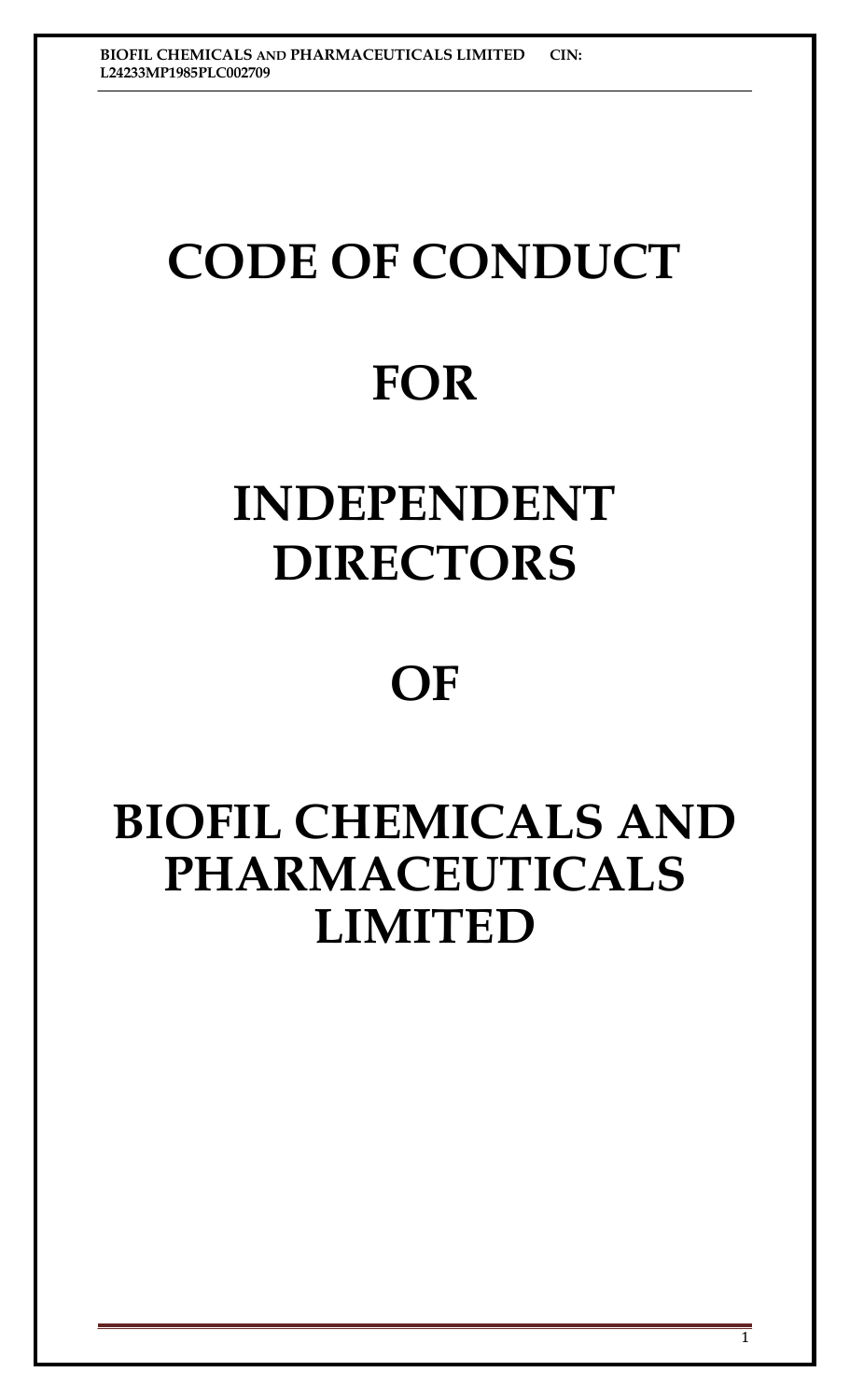#### **PREAMBLE:**

In line with the provisions contained in Schedule IV of Companies Act, 2013, and regulation 17(5) of SEBI Listing Obligations and Disclosure Requirement) Regulations, 2015 the Board hereby adopts Code of Conduct for Independent Director of **BIOFIL CHEMICALS AND PHARMACEUTICALS LIMITED** 

This Code is a professional conduct guideline for Independent Directors on the Board of Directors of the Company. Adherence to these standards by independent director and fulfillment of their responsibilities in a professional and faithful manner will promote confidence of the investment community, particularly minority shareholders and regulators.

#### **GUIDELINES OF PROFESSIONAL CONDUCT:**

The Independent Director shall:

- 1. Uphold ethical standards of integrity and probity;
- 2. Act objectively and constructively while exercising his duties;
- 3. Exercise his responsibilities in a bona fide manner in the interest of the company;
- 4. Devote sufficient time and attention to his professional obligations for informed and balanced decision making;
- 5. Not allow any extraneous considerations that will vitiate his exercise of objective independent judgment in the paramount interest of the company as a whole, while concurring in or dissenting from the collective judgment of the Board in its decision making;
- 6. Not abuse his position to the detriment of the company or its shareholders or for the purpose of gaining direct or indirect personal advantage or advantage for any associated person.
- 7. Refrain from any action that would lead to loss of his independence.
- 8. Where circumstances arise which make an independent director lose his independence, the independent director must immediately inform the Board accordingly
- 9. Assist the company in implementing the best corporate governance practices.

#### **ROLE AND FUNCTIONS**

The Independent Director shall:

- (1) Help in bringing an independent judgment to bear on the Board's deliberations especially on issues of strategy, performance, risk management, resources, key appointments and standards of conduct;
- (2) Bring an objective view in the evaluation of the performance of board and management;
- (3) Scrutinise the performance of management in meeting agreed goals and objectives and monitor the reporting of performance;
- (4) Satisfy themselves on the integrity of financial information and that financial Controls and the systems of risk management are robust and defensible;
- (5) Safeguard the interests of all stakeholders, particularly the minority shareholders;
- (6) Balance the conflicting interest of the stakeholders;
- (7) Determine appropriate levels of remuneration of executive directors, key managerial personnel and senior management and have a prime role in appointing and where necessary recommend removal of executive directors, key managerial personnel and senior management;
- (8) Moderate and arbitrate in the interest of the company as a whole, in situations of conflict between management and shareholder's interest.

 $\overline{2}$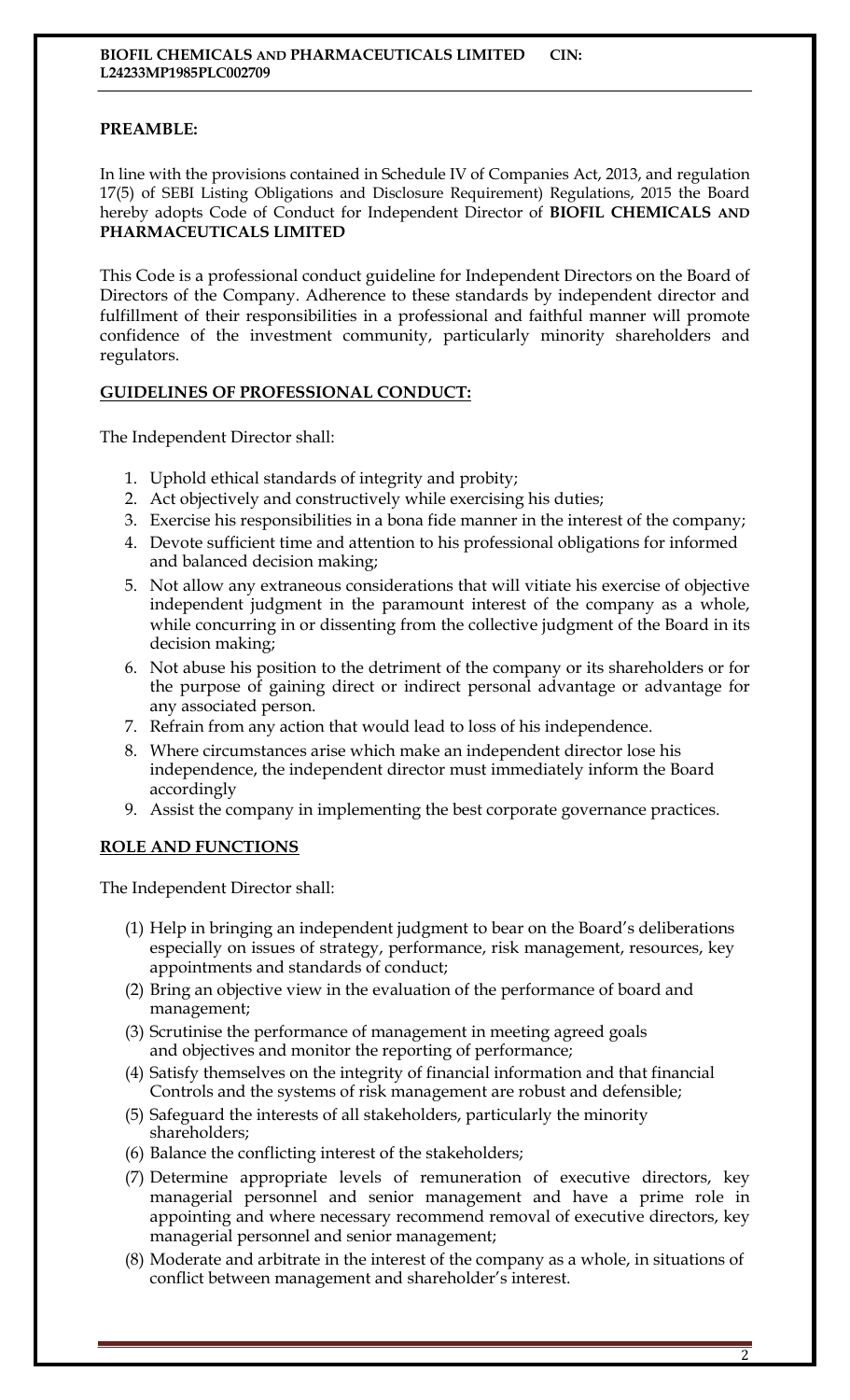#### **DUTIES**

The independent directors shall—

- 1. undertake appropriate induction and regularly update and refresh their skills, knowledge and familiarity with the company;
- 2. seek appropriate clarification or amplification of information and, where necessary, take and follow appropriate professional advice and opinion of outside experts at the expense of the company;
- 3. strive to attend all meetings of the Board of Directors and of the Board committees of which he is a member;
- 4. participate constructively and actively in the committees of the Board in which they are chairpersons or members;
- 5. strive to attend the general meetings of the company;
- 6. where they have concerns about the running of the company or a proposed action, ensure that these are addressed by the Board and, to the extent that they are not resolved, insist that their concerns are recorded in the minutes of the Board meeting;
- 7. keep themselves well informed about the company and the external environment in which it operates;
- 8. not to unfairly obstruct the functioning of an otherwise proper Board or committee of the Board;
- 9. pay sufficient attention and ensure that adequate deliberations are held before approving related party transactions and assure themselves that the same are in the interest of the company;
- 10. ascertain and ensure that the company has an adequate and functional vigil mechanism and to ensure that the interests of a person who uses such mechanism are not prejudicially affected on account of such use;
- 11. report concerns about unethical behaviour, actual or suspected fraud or violation of the company's code of conduct or ethics policy;
- 12. acting within his authority, assist in protecting the legitimate interests of the company, shareholders and its employees;
- 13. not disclose confidential information, including commercial secrets, technologies, advertising and sales promotion plans, unpublished price sensitive information, unless such disclosure is expressly approved by the Board or required by law.

#### **MANNER OF APPOINTMENT:**

- 1. Appointment process of independent directors shall be independent of the company management; while selecting independent directors the Board shall ensure that there is appropriate balance of skills, experience and knowledge in the Board so as to enable the Board to discharge its functions and duties effectively.
- 2. The appointment of independent director(s) of the company shall be approved at the meeting of the shareholders.
- 3. The explanatory statement attached to the notice of the meeting for approving the appointment of independent director shall include a statement that in the opinion of the Board, the independent director proposed to be appointed fulfils the conditions specified in the Act and the rules made thereunder and that the proposed director is independent of the management.
- 4. The appointment of independent directors shall be formalised through a letter of appointment, which shall set out:
	- the term of appointment;
	- the expectation of the Board from the appointed director; the Board-level committee(s) in which the director is expected to serve and its tasks;
	- the fiduciary duties that come with such an appointment along with accompanying liabilities;
	- provision for Directors and Officers (D and O) insurance, if any;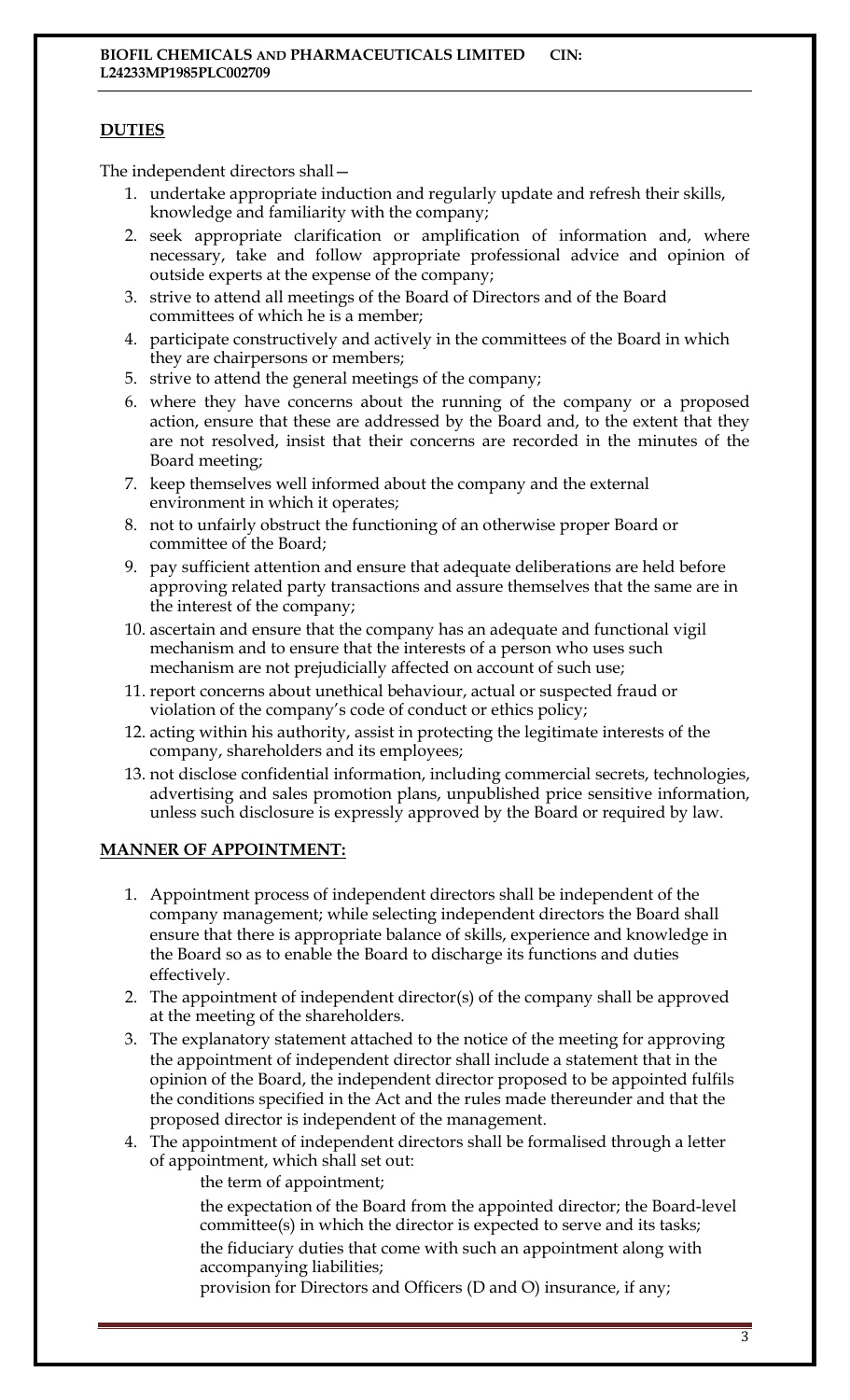the Code of Business Ethics that the company expects its directors and employees to follow;

the list of actions that a director should not do while functioning as such in the company; and

the remuneration, mentioning periodic fees, reimbursement of expenses for participation in the Boards and other meetings and profit related commission, if any.

- 5. The terms and conditions of appointment of independent directors shall be open for inspection at the registered office of the company by any member during normal business hours.
- 6. The terms and conditions of appointment of independent directors shall also be posted on the company's website.

#### **RE-APPOINTMENT:**

The re-appointment of independent director shall be on the basis of report of performance evaluation.

#### **RESIGNATION OR REMOVAL:**

- 1. The resignation or removal of an independent director shall be in the same manner as is provided in sections 168 and 169 of the Act.
- 2. An independent director who resigns or is removed from the Board of the company shall be replaced by a new independent director within a period of not more than one hundred and eighty days from the date of such resignation or removal, as the case may be.
- 3. Where the company fulfils the requirement of independent directors in its Board even without filling the vacancy created by such resignation or removal, as the case may be, the requirement of replacement by a new independent director shall not apply.

#### **SEPARATE MEETINGS:**

- 1. The independent directors of the company shall hold at least one meeting in a year, without the attendance of non-independent directors and members of management;
- 2. All the independent directors of the company shall strive to be present at such meeting;
- 3. The meeting shall:

Review the performance of non-independent directors and the Board as a whole;

Review the performance of the Chairperson of the company, taking into account the views of executive directors and non-executive directors;

Assess the quality, quantity and timeliness of flow of information between the company management and the Board that is necessary for the Board to effectively and reasonably perform their duties.

#### **EVALUATION MECHANISM:**

- 1. The performance evaluation of independent directors shall be done by the entire Board of Directors, excluding the director being evaluated.
- 2. On the basis of the report of performance evaluation, it shall be determined whether to extend or continue the term of appointment of the independent director